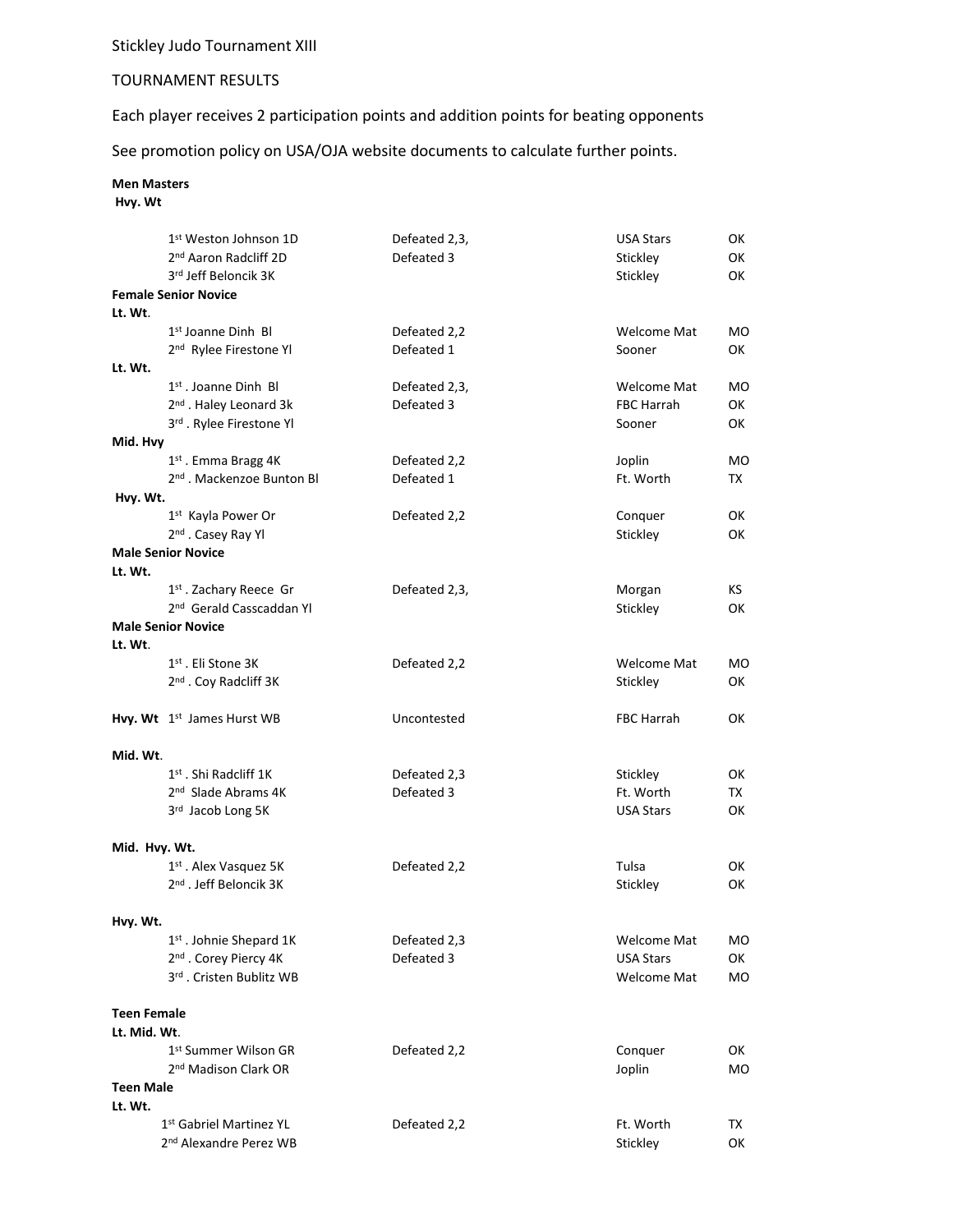| Mid Lt. Wt.          |                                                                        |           |                            |                    |           |                             |                 |
|----------------------|------------------------------------------------------------------------|-----------|----------------------------|--------------------|-----------|-----------------------------|-----------------|
|                      | 1st Gabe Wilson BL                                                     |           | Defeated 2,3               |                    |           | <b>USA Stars</b>            | ОΚ              |
|                      | 2 <sup>nd</sup> Mor Radcliff PL                                        |           | Defeated 3                 |                    |           | Stickley                    | ОK              |
|                      | 3rd Bryan Loya                                                         |           |                            |                    |           | <b>USA Stars</b>            | ОΚ              |
| Mid. Wt.             |                                                                        |           |                            |                    |           |                             |                 |
|                      | 1 <sup>st</sup> Blayne Giddens YL<br>2 <sup>nd</sup> Braxton Holcom OR |           | Defeated 2,3<br>Defeated 3 |                    |           | Joplin<br><b>FBC Harrah</b> | <b>MO</b><br>ОΚ |
|                      | 3rd Seth Boyd OR                                                       |           |                            |                    |           | <b>USA Stars</b>            | ОΚ              |
| Hvy. Wt.             |                                                                        |           |                            |                    |           |                             |                 |
|                      | 1st Mason Bridgewater BL                                               |           | Defeated 2,2               |                    |           | Tulsa                       | ОΚ              |
|                      | 2 <sup>nd</sup> Slade Abrams GR                                        |           | Defeated 1                 |                    |           | Ft. Worth                   | TX              |
|                      |                                                                        |           |                            |                    |           |                             |                 |
| <b>Junior Female</b> |                                                                        |           |                            |                    |           |                             |                 |
| $5-7$                |                                                                        |           |                            |                    |           |                             |                 |
|                      | 1 <sup>st</sup> Jasmine Stout                                          | WB        |                            | Gorilla            | OK        |                             |                 |
|                      | 2 <sup>nd</sup> Annalyn Liles                                          | YB        |                            | Joplin             | <b>MO</b> |                             |                 |
|                      | 3rd Audrey Lambert                                                     | WB        |                            | Ft. Worth          | TX        |                             |                 |
|                      |                                                                        |           |                            |                    |           |                             |                 |
| 6-7                  |                                                                        |           |                            |                    |           |                             |                 |
|                      | 1st Addison Brown                                                      | ΥB        |                            | Ft. Worth          | TX        |                             |                 |
|                      | 2 <sup>nd</sup> Leanne Dinh                                            | ΥB        |                            | <b>Welcome Mat</b> | <b>MO</b> |                             |                 |
| 8-9                  |                                                                        |           |                            |                    |           |                             |                 |
|                      | 1 <sup>st</sup> Kailee Sanjor                                          | OВ        |                            | Ft. Worth          | TX        |                             |                 |
|                      | 2 <sup>nd</sup> Alaina Stout                                           | <b>WB</b> |                            | Gorilla            | OK        |                             |                 |
|                      | 3rd Zoe Brasseux                                                       | OВ        |                            | Tulsa              | OK        |                             |                 |
|                      | 4 <sup>th</sup> Kimber Power                                           | YΒ        |                            | Conquer            | ОΚ        |                             |                 |
|                      |                                                                        |           |                            |                    |           |                             |                 |
| $9 - 10$             |                                                                        |           |                            |                    |           |                             |                 |
|                      | 1 <sup>st</sup> Chanie Liles                                           | GB        |                            | Joplin             | MO.       |                             |                 |
|                      | 2 <sup>nd</sup> Abigail Brown                                          | ΥB        |                            | <b>FBC Harrah</b>  | ОΚ        |                             |                 |
|                      | 3rd Hannah Campbell                                                    | WB        |                            | Stickley           | ОΚ        |                             |                 |
| $9 - 11$             |                                                                        |           |                            |                    |           |                             |                 |
|                      | 1st Darlene Rosales                                                    | OB        |                            | Ft. Worth          | TX        |                             |                 |
|                      | 2 <sup>nd</sup> Brylee Randall                                         | OB        |                            | Joplin             | <b>MO</b> |                             |                 |
|                      | 3 <sup>rd</sup> Katelyn Hurst                                          | YΒ        |                            | FBC Harrah         | ОΚ        |                             |                 |
|                      |                                                                        |           |                            |                    |           |                             |                 |
| $9 - 12$             |                                                                        |           |                            |                    |           |                             |                 |
|                      | 1 <sup>st</sup> Marina Ivanna                                          | OВ        |                            | European           | IL.       |                             |                 |
|                      | 2 <sup>nd</sup> Camilla Loya                                           | OВ        |                            | <b>USA Stars</b>   | OK        |                             |                 |
|                      | 3rd Kylie Thompson                                                     | YB        |                            | Conquer            | OK        |                             |                 |
| <b>Junior Male</b>   |                                                                        |           |                            |                    |           |                             |                 |
|                      |                                                                        |           |                            |                    |           |                             |                 |
| $5-6$                |                                                                        |           |                            |                    |           |                             |                 |
|                      | 1 <sup>st</sup> Alexander Artamoshkin                                  | ΥB        |                            | European           | IL.       |                             |                 |
|                      | 2 <sup>nd</sup> Matthew Barcari                                        | WB        |                            | European           | IL        |                             |                 |
|                      | 3rd Daniel Yupyn                                                       | OB        |                            | European           | IL        |                             |                 |
|                      | 4 <sup>th</sup> Dylan Chernetskiy                                      | YB        |                            | European           | IL.       |                             |                 |
|                      | 5 <sup>th</sup> Zaire Lezamia                                          | WB        |                            | Ft. Worth          | ТX        |                             |                 |
|                      | 6 <sup>th</sup> Alan Kaipov                                            | WB        |                            | European           | IL.       |                             |                 |
| 6                    |                                                                        |           |                            |                    |           |                             |                 |
|                      | 1 <sup>st</sup> Till Bartkovjaks                                       | ΥB        |                            | European           | IL.       |                             |                 |
|                      | 2 <sup>nd</sup> Alex Loya                                              | ΥB        |                            | <b>USA Stars</b>   | OK        |                             |                 |
|                      | 3rd Alexander Artamoshkin                                              | YB        |                            | European           | IL.       |                             |                 |
|                      | 4 <sup>th</sup> Tatum Witten                                           | WB        |                            | FBC Harrah         | OK        |                             |                 |
|                      | 5 <sup>th</sup> Sloan Boyd                                             | WY        |                            | <b>USA Stars</b>   | OK        |                             |                 |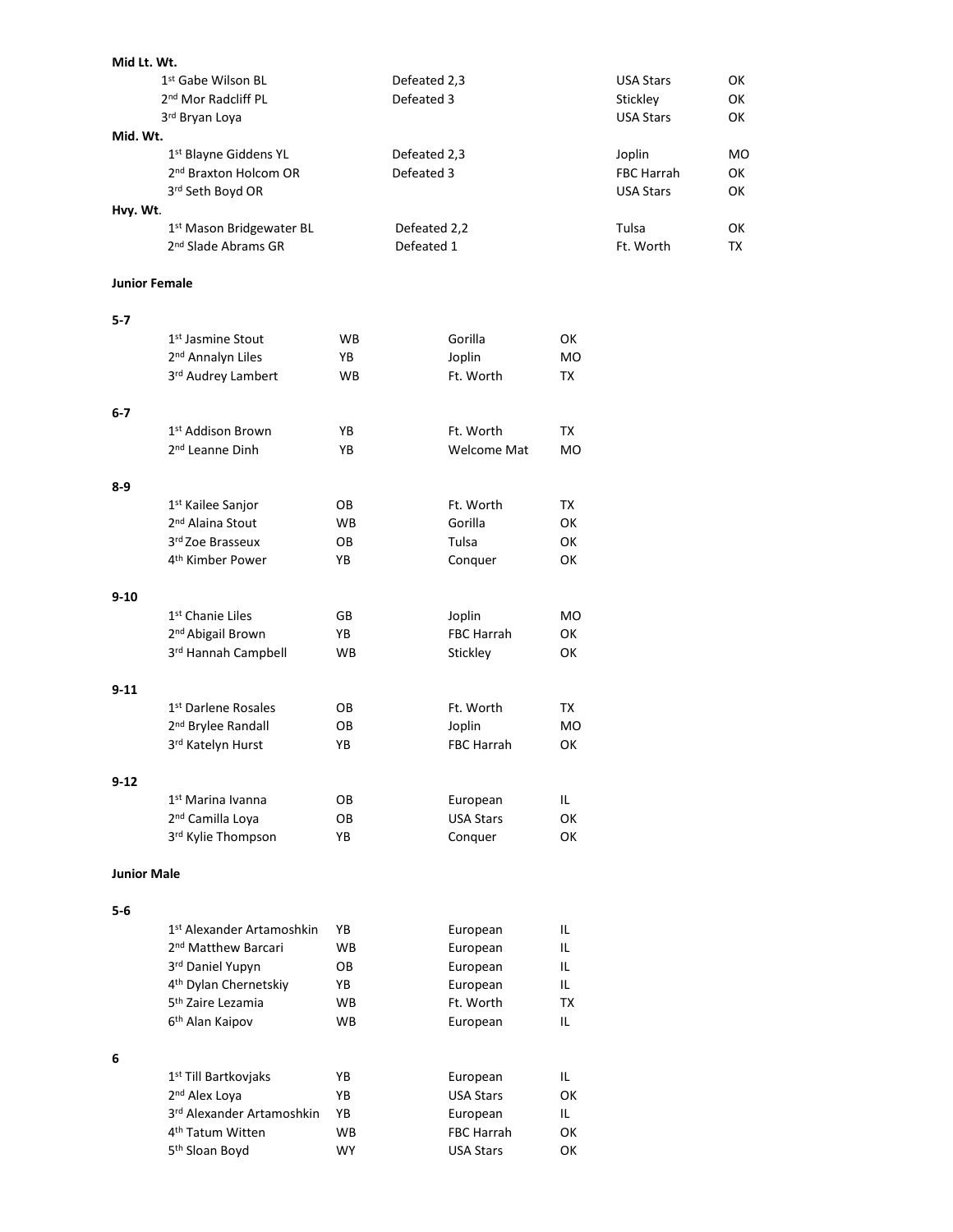| 6-7      |                                  |           |                   |           |
|----------|----------------------------------|-----------|-------------------|-----------|
|          | 1 <sup>st</sup> Andrew Syroto    | WB.       | Cohen Brothers    | IL        |
|          | 2 <sup>nd</sup> Sergio Vasquez   | YB        | Ft. Worth         | TX        |
|          |                                  |           |                   |           |
| 7-8      |                                  |           |                   |           |
|          | 1 <sup>st</sup> Aiden Lambert    | OB        | Ft. Worth         | TX        |
|          | 2 <sup>nd</sup> Carson Witten    | <b>WB</b> | FBC Harrah        | <b>OK</b> |
|          |                                  |           |                   |           |
|          | 3rd Makgimiian Vlitka            | YB        | European          | IL        |
|          |                                  |           |                   |           |
| 7-8      |                                  |           |                   |           |
|          | 1 <sup>st</sup> Zarbec Khabalov  | OВ        | European          | IL.       |
|          | 2 <sup>nd</sup> Aidan Brown      | YB        | Ft. Worth         | TX        |
|          | 3rd Leander Kosanovich           | YB        | Ft. Worth         | TX        |
|          | 4 <sup>th</sup> Axle Silvis      | YB        | FT. Worth         | TX        |
|          |                                  |           |                   |           |
| 7-8      |                                  |           |                   |           |
|          | 1 <sup>st</sup> Jahvild Cotman   | YB        | Ft. Worth         | TX        |
|          | 2 <sup>nd</sup> James Stevens    | <b>WB</b> | <b>FBC Harrah</b> | <b>OK</b> |
|          |                                  |           |                   |           |
|          |                                  |           |                   |           |
| 8-9      |                                  |           |                   |           |
|          | 1 <sup>st</sup> Braxton Beeler   | OВ        | Tulsa             | ОΚ        |
|          | 2 <sup>nd</sup> Isaiah Allison   | OВ        | Ft. Worth         | TX        |
|          | 3rd Wyatt Brasseux               | OВ        | Tulsa             | OK        |
|          | 4 <sup>th</sup> Brooks White     | OВ        | <b>USA Stars</b>  | ОΚ        |
|          | 5 <sup>th</sup> Finnegan Hoyt    | OВ        | <b>FBC Harrah</b> | OK        |
|          |                                  |           |                   |           |
| $8 - 10$ |                                  |           |                   |           |
|          | 1 <sup>st</sup> Joshua Davlatov  | OВ        | European          | IL        |
|          | 2 <sup>nd</sup> Allan Titov      | OВ        | European          | IL        |
|          | 3rd Jace Cannon                  | OВ        | Ft. Worth         | TX        |
|          | 4 <sup>th</sup> Andy Brown       | YB        | Ft. Worth         | Tx        |
|          |                                  |           |                   |           |
|          |                                  |           |                   |           |
| $9 - 11$ |                                  |           |                   |           |
|          | 1 <sup>st</sup> Daxx Florie      | GB        | FBC Harrah        | ОΚ        |
|          | 2 <sup>nd</sup> Konnor Power     | YB        | Conquer           | ОΚ        |
|          | 3rd Jarrod Fitch                 | YB        | Stickley          | ОΚ        |
|          |                                  |           |                   |           |
| $9 - 10$ |                                  |           |                   |           |
|          | 1st Chase Liles                  | YB        | Joplin            | MO        |
|          | 2 <sup>nd</sup> Sam Wiles        | WB.       | Conquer           | OK        |
|          | 3rd Saveliy Vlitka               | YB        | European          | IL.       |
|          | 4 <sup>th</sup> Jacob Garcia     | <b>WB</b> | FBC Harrah        | OK        |
|          | 5 <sup>th</sup> Noah Campbell    | <b>WB</b> |                   | ОΚ        |
|          |                                  |           | Stickley          |           |
|          |                                  |           |                   |           |
| 10       |                                  |           |                   |           |
|          | 1st Joshua Davlator              | OB        | European          | IL        |
|          | 2 <sup>nd</sup> Logan Eskue      | GB        | FBC Harrah        | OK        |
|          | 3rd Gabriel Foote                | <b>WB</b> | Gorilla           | OK        |
|          |                                  |           |                   |           |
| 11       |                                  |           |                   |           |
|          | 1 <sup>st</sup> Tanner Holcomb   | WB.       | FBC Harrah        | OK        |
|          | 2 <sup>nd</sup> Tavion Gonzales  | YB        | Stickley          | OK        |
|          |                                  |           |                   |           |
| 11       |                                  |           |                   |           |
|          |                                  |           |                   |           |
|          | 1 <sup>st</sup> Ilhan Rahmanov   | OB        | European          | IL.       |
|          | 2 <sup>nd</sup> Nathan Nordstrom | OB        | FBC Harrah        | OK        |
|          | 3rd Malachi Mai                  | OB        | Joplin            | MO        |
|          |                                  |           |                   |           |
| 11-12    |                                  |           |                   |           |
|          | 1 <sup>st</sup> Saxon Hoyt       | GB        | FBC Harrah        | OK        |
|          | 2 <sup>nd</sup> Ralph Perez      | WB        | Stickley          | ОК        |
|          |                                  |           |                   |           |